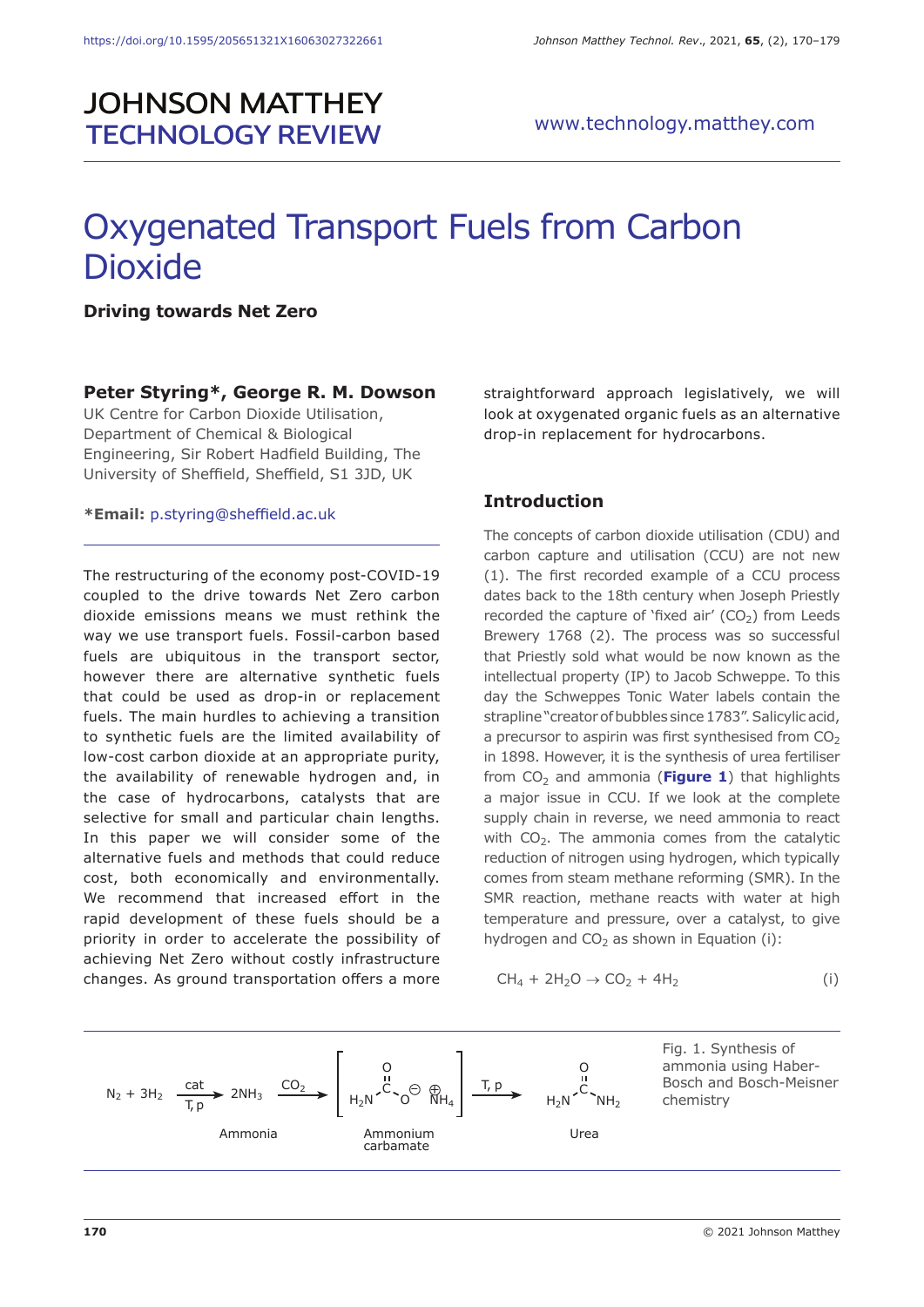If we consider the synthesis of transport fuels from  $CO<sub>2</sub>$  then the same problem exists: we need hydrogen to reverse the combustion process. If we consider the synthesis of hydrocarbons (3) built from multiple methylene groups, then the stoichiometry is shown in Equation (ii):

$$
CO_2 + 3H_2 \to -(CH_2)- + 2H_2O \tag{ii}
$$

As the chain length increases, so does the total hydrogen requirement and this also highlights another important issue. While three equivalents of hydrogen are required to reduce each  $CO<sub>2</sub>$ molecule, only one equivalent is incorporated in the fuels while two equivalents produce water. If we consider diesel to be  $C_{18}H_{38}$ , then a total of 55 equivalents of hydrogen are required for each diesel molecule, also resulting in 36 molecules of water being produced. While synthetic hydrocarbons will become an essential component in the transition of aviation jet fuel from fossil-based to synthetic (4), engines used in ground transportation are more tolerant to a more diverse range of chemical species and are less stringently legislated. Of particular interest are oxygenated fuels such as alcohols and ethers (5). As the energy of a fuel is directly related to the hydrogen content, and so for hydrocarbons the number of C–H bonds, addition of heteroatoms such as oxygen will result in a dilution of the energy density (**Table I**). However, there is a balance between the relative energy density and the number of carbons, and consequently hydrogen, in the fuel.

In this paper we consider the energy-carbon balance using methanol, butanol and oxymethylene ethers as exemplars. We consider the pros and cons and suggest avenues for future research where catalysis lies at the centre.

# **Oxygenated Synthetic Transport Fuels**

# **Methanol Synthesis**

The direct transformation of  $CO<sub>2</sub>$  to methanol requires the addition of three equivalents of hydrogen to generate methanol and water from  $CO<sub>2</sub>$ . This can be performed at moderate temperatures and pressures (220–250°C and 10–30 bar) over heterogeneous metal oxide catalysts, particularly copper and zinc oxides with alumina (CZA, Cu/ZnO/Al<sub>2</sub>O<sub>3</sub>), which are based on catalysts that date back to the 1930s (8, 9). This process is now being carried out commercially by Carbon Recycling International, producing 4000 tonnes a year of sustainable methanol from Icelandic geological  $CO<sub>2</sub>$  and geothermal energy (10).

For this direct conversion, heterogeneous copperbased catalysts are the most extensively studied with catalyst performance thought to be generally dependent on the structure of the copper surface and also possibly the interface between the copper and the other transition metal components, most commonly zinc, zirconium or their oxides (11). Further weight is also given to the degree of dispersion of the copper within the catalyst structure, with increasing copper dispersion and thus copper surface area correlating directly with increased methanol yield (12).

Computational studies have suggested that CO<sub>2</sub> reactions on the stepped and close-packed Cu(211) representative surface gives the primary low-temperature reaction pathway *via* both formic acid and formaldehyde, the route *via* CO being an alternative and potentially competitive route (13). This CO, generated by the reverse water gas shift reaction (RWGS) can be problematic, particularly

| Table I Specific Energy and Energy Density of Selected Fuels that are Derived from Fossil<br>Oil or Can Be Synthesised from CO <sub>2</sub> or Other Waste or Bio-Based Carbon Sources<br>(6, 7) |                  |                               |                             |
|--------------------------------------------------------------------------------------------------------------------------------------------------------------------------------------------------|------------------|-------------------------------|-----------------------------|
| <b>Fuel</b>                                                                                                                                                                                      | <b>Reference</b> | Specific energy, MJ $kg^{-1}$ | Energy density, MJ $I^{-1}$ |
| <b>Heavy fuel oil</b>                                                                                                                                                                            | (6)              | 41.8                          | 41.0                        |
| <b>LPG</b>                                                                                                                                                                                       | (7)              | 50.2                          | 25.4                        |
| <b>Diesel</b>                                                                                                                                                                                    | (7)              | 45.6                          | 38.6                        |
| Gasoline                                                                                                                                                                                         | (6)              | 46.4                          | 34.2                        |
| Jet-A                                                                                                                                                                                            | (7)              | 46.4                          | 36.7                        |
| <b>Methanol</b>                                                                                                                                                                                  | (6)              | 23.0                          | 18.2                        |
| <b>DME</b>                                                                                                                                                                                       | (7)              | 31.7                          | 21.0                        |
| <b>Butanol</b>                                                                                                                                                                                   | (6)              | 37.3                          | 30.2                        |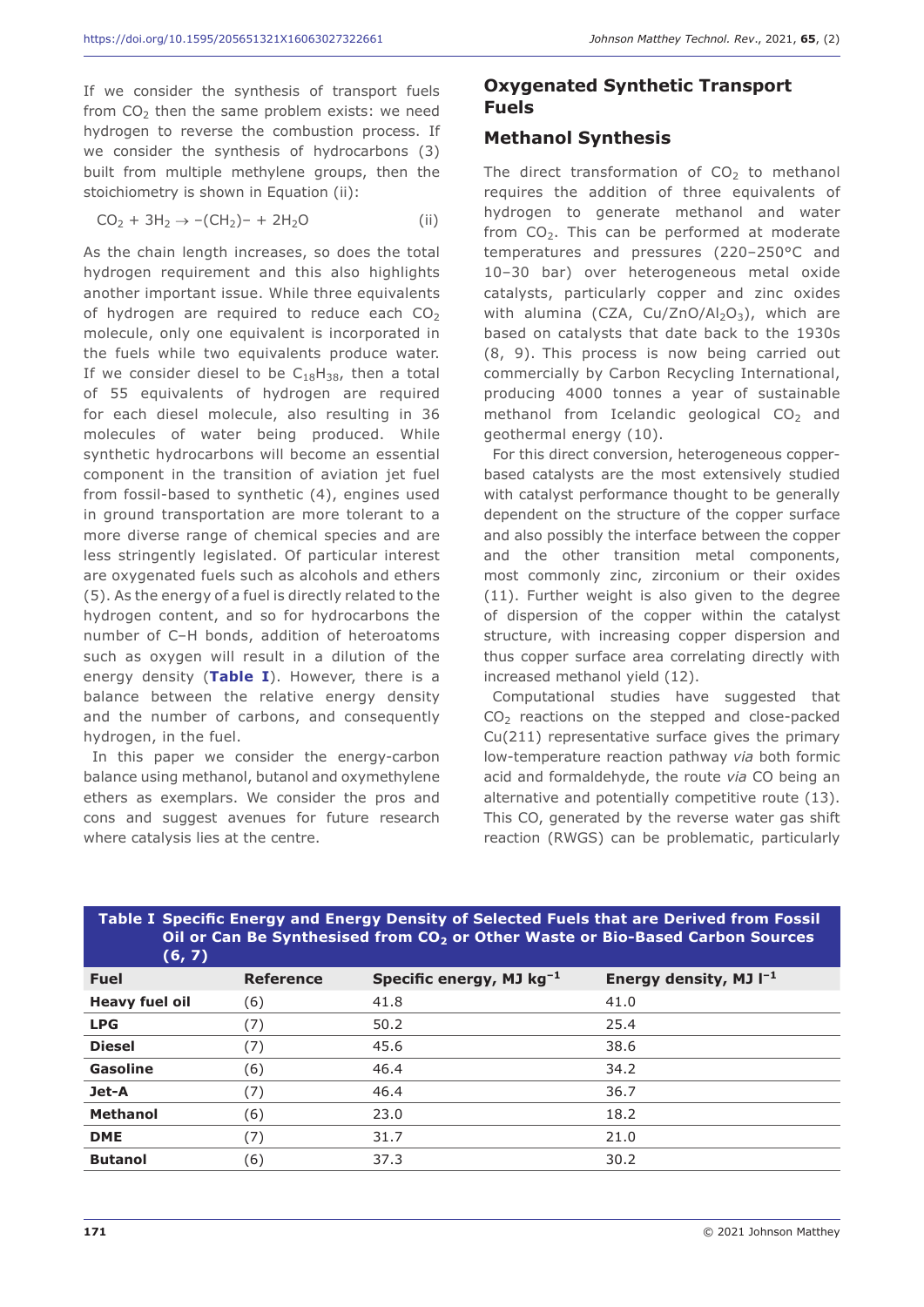at higher temperatures, where excess carbon monoxide is generated from  $CO<sub>2</sub>$  and hydrogen (see **Figure 2**).

Both the CO and the byproduct water can limit the selectivity to and yield of the desired methanol product, especially where carbon monoxide side production increases and the RWGS reaction dominates (14). While the water that is inevitably generated while the reaction proceeds can sinter and degrade the catalyst alone, high CO and  $H_2$ concentrations from the RWGS reaction have also been shown to overly reduce these copper surfaces, making sintering happen more easily (15, 16). Additionally, the excess CO production typically promotes hydrocarbon and also higheralcohol generation *via* well-understood Fischer-Tropsch chemistry, further increasing hydrogen consumption and complicating product purification (17, 18). However, as discussed in the later section of this article, the production of higher alcohols and other products directly from  $CO<sub>2</sub>$  by taking advantage of the greater propensity for CO to form new C–C bonds on these catalyst surfaces might be a way to generate  $CO<sub>2</sub>$  fuels more effectively than individual production of methanol and then carrying out subsequent dimethyl ether (DME), methanol to gasoline (MTG) or methanol to olefins (MTO) processes, thereby avoiding multiple individual processes (19).

One method used to avoid CO production and to generally promote milder reaction conditions is the use of precious metal catalysts such as palladium or platinum instead of, or in addition to, the traditional copper as these help to reduce the required temperature for the reaction and therefore increases reaction selectivity as the RWGS reaction is less favourable (20, 21). In addition, these catalysts can promote the hydrogenation of any CO to methanol, further reducing the  $CO:CO<sub>2</sub>$  ratio within the reaction mixture (22). However, these catalysts typically show poor  $CO<sub>2</sub>$  conversion, thought to be due to the lower strength of the bonding between the  $CO<sub>2</sub>$  and metal surface (23). Yet another approach is to use copper encapsulated in metal organic framework (MOF) catalysts which further promote the exclusion of water from the catalyst surface, increasing the catalyst turnover number. The frameworks can also increase the effective surface area of the active copper species by limiting the growth of the metal surface, a result that can also be achieved by using a hydrotalcitelike compound as the catalyst precursor (24).

For the indirect production of methanol, the RWGS reaction can alternatively be harnessed to generate CO as an intermediate that can then be used to create a sustainable synthesis gas (syngas). This syngas can then be used for methanol production separately. Using CO in this way has the benefit of very high selectivity (over 99.5%) and high yield, facilitated by the absence of water byproduction (which in this case would be removed during CO formation) and the fact that CO is a more reactive starting material than  $CO<sub>2</sub>$  (25). In some cases, when producing methanol from CO, the product methanol solution could even be used for further product generation without additional purification or drying (26). It is due to these advantages that general industrial (non-sustainable) methanol production typically uses this syngas route, and it supplies the overwhelming majority of the global methanol demand, which was 83 million tonnes in 2019 (27). The routes for creating the CO starting material from  $CO<sub>2</sub>$  are numerous, including classic hydrogenation (RWGS), disproportionation



Fig. 2. A generalised scheme showing the various routes for production of methanol from  $CO<sub>2</sub>$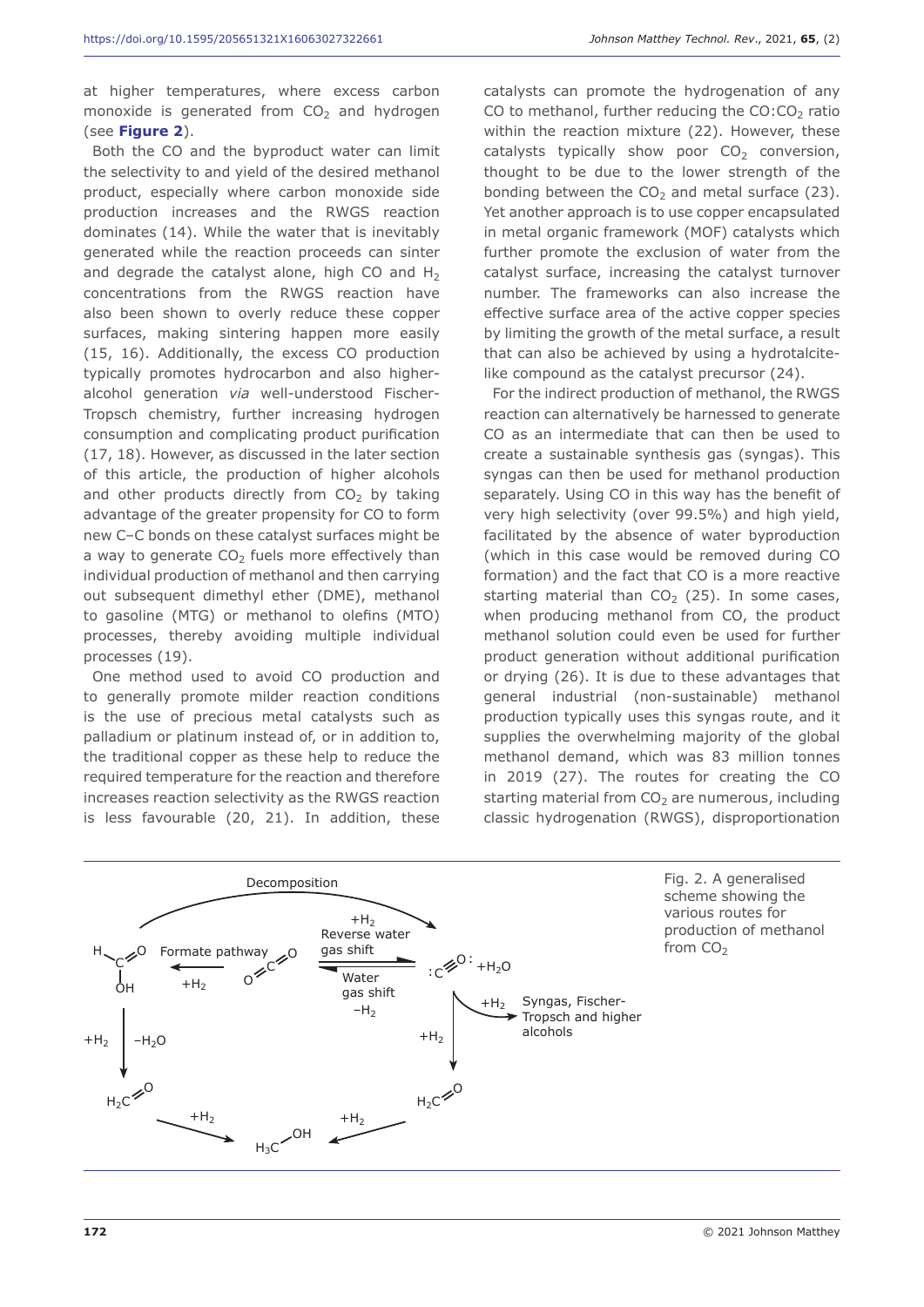reactions with biochar (where elemental carbon reacts with carbon dioxide to form two equivalents of CO), electrochemical and even plasmolytic routes (28–31).

#### **Butanol Synthesis**

Compared with methanol, producing the fourcarbon chain butanol from  $CO<sub>2</sub>$  is a far more challenging synthesis. However, butanol is a valuable potential 'drop-in' replacement for petrol as a liquid transport fuel and is compatible with existing fuel infrastructures. It can even be used alone as fuel for unmodified vehicles, with an octane number of 96 (32). It is hydrophobic enough to prevent water and salt corrosion in modern engines, which is a major drawback when using high ethanol content in road vehicle fuel in much of the world (33). Butanol in standard petrol engines has also been shown to have similar or even superior fuel economy than the petrol it replaces, despite having approximately 11% less energy density. This is due to its nature as a single-component fuel, rather than the wildly diverse mixture of compounds that make up fossil fuels, with the entirety of the fuel burning at the optimum rate. Unlike both methanol and ethanol, butanol can also be blended with aviation fuels in limited amounts and its corresponding diester, butyl butyrate, shows good compatibility with aviation kerosene (34). This may be crucial for decarbonisation of the aviation industry as major industrial nations move towards net zero  $CO<sub>2</sub>$ emissions in the coming decades.

While there are biological routes for the creation of sustainable butanol from carbon dioxide, particularly acetone–butanol–ethanol (ABE) fermentation, separation of low-concentration butanol from water is challenging due to the low volatility of the butanol and the fact that high concentrations of butanol are toxic to microorganisms, limiting the extent of the fermentation for butanol synthesis (35). One method to avoid these issues is to instead dimerise easily manufactured bioethanol *via* borrowed hydrogen or Guerbet chemistry (36) (see **Figure 3**).

As with the biological routes above, most potential methods to synthesise butanol from  $CO<sub>2</sub>$  will similarly involve a multistep process. For example, the Guerbet route could also be appropriate for a  $CO<sub>2</sub>$  to fuels approach, by first carrying out the conversion of  $CO<sub>2</sub>$  to ethanol and then using the ethanol as a feedstock for the generation of butanol or other higher alcohols. This can be carried out using conventional transition metal catalysis, with



Fig. 3. Scheme showing borrowed hydrogen/ Guerbet condensation of ethanol to produce butanol (higher alcohols can also be produced by further condensation of butanol)

reduction being combined with methylation of the absorbed and partially reduced  $CO<sub>2</sub>$  to generate the  $C_2$  alcohol. The chemical stability of ethanol, a quirk of its structure, allows this process to be carried out under surprisingly mild conditions and with high selectivity. Catalysts that have shown good activity have included palladium-copper nanoparticles and cobalt-alumina catalysts, both have been able to produce ethanol at over 90% selectivity under 200°C, with the palladiumcopper nanoparticles achieving production of over 100 mmol ethanol per gram catalyst per hour (37). Interestingly however, the cobalt-alumina catalysts, while less active for ethanol production, showed trace production of butanol directly, suggesting that a direct conversion of  $CO<sub>2</sub>$  to butanol may be possible with the development of the right catalyst and conditions (38).

CO2-to-ethanol has also been carried out using both atomically divided copper and traditional Cu/  $ZnO/Al<sub>2</sub>O<sub>3</sub>$  catalysts, used for methanol synthesis, with electrochemical or plasma assistance. The former has recently been carried out with a Faradaic efficiency of over 90% at –0.7V, although both routes showed very low turnover rates (39, 40). Once again, the fact that butanol has also recently been generated directly from  $CO<sub>2</sub>$  by copper electrocatalysis in low yield is worthy of note: in this case, it is thought that the acetaldehyde intermediate has undergone *in situ* condensation, as found in Guerbet chemistry (41).

An alternative method to convert  $CO<sub>2</sub>$  to butanol, using Grignard chemistry, has been demonstrated by the authors (**Figure 4**). First methylmagnesium bromide is synthesised, which can be generated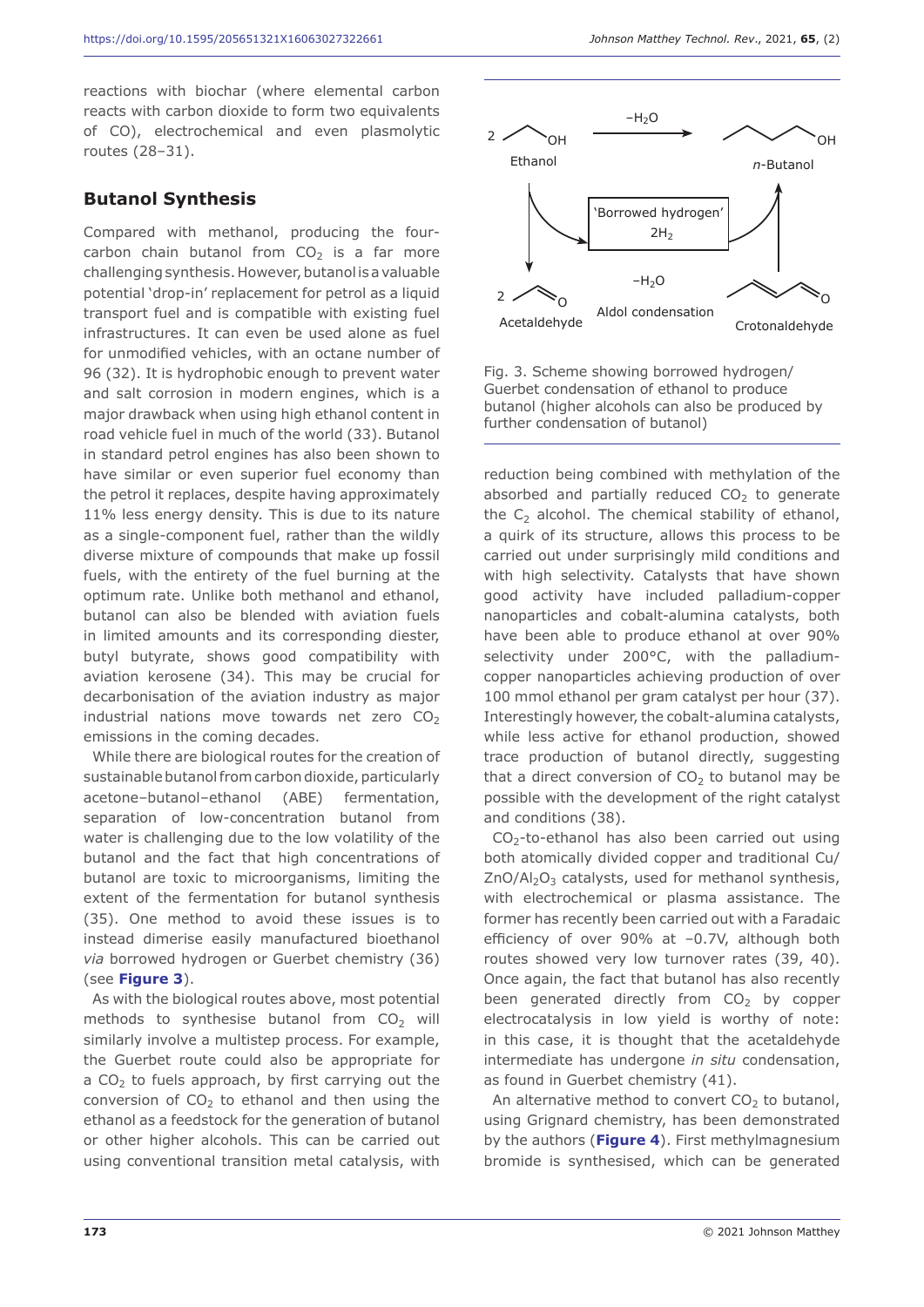

Fig. 4. A CO<sub>2</sub> to butanol route involving Grignard chemistry (with the Grignard generated from CO<sub>2</sub> methanol) and Claisen condensation and subsequent hydrogenation of the Grignard product to produce butanol from  $CO<sub>2</sub>$  and H<sub>2</sub> with all other components regenerated by electrolysis

by the reaction of methyl bromide, produced from  $CO<sub>2</sub>$ -derived methanol, with magnesium. This then can be reacted with dilute gas phase  $CO<sub>2</sub>$  at room temperature and atmospheric pressure to generate acetic acid, thus incorporating the  $CO<sub>2</sub>$  capture process itself into the fuel generation. This acetic acid was then dimerised *via* Claisen condensation and reduced using copper on zinc oxide and hydrogen to form a mixture of alcohols including butanol. In principle the magnesium halide byproduct could then be recycled by high efficiency electrolysis, also allowing for the creation of further methyl halide and an overall electrosynthesis-by-proxy route (42). The magnesium can be regenerated in existing electrolysis processes and returned to the process, an example of stoichiometric metal looping. As the electrolysis process is routinely used to produce magnesium from sea water, additional magnesium halide in the process will increase the efficiency of the metal production.

As a nascent part of the  $CO<sub>2</sub>$ -to-fuels research field, other routes could yet be discovered. Some of these routes could include a selective MTO process to produce either butenes or ethylene from  $CO<sub>2</sub>$ derived methanol. After dimerisation (if ethylene is used) the resulting butenes can be simply hydrated

to produce (primarily) 2-butanol, which is the main industrial manufacturing method for 2-butanol, and also the preferred butanol isomer for transport fuels (43). Finally, butanol can be synthesised directly from sustainable synthesis gas by Cr/ ZnO catalysts, although as might be anticipated, selectivity and yield to butanol by this route has so far been low (44).

# **Dimethyl Ether and Oxymethylene Ethers**

Synthetic transport fuels will be in increasing demand as fossil-based fuels are phased out. The initial focus in this paper has been on methanol, however internal combustion engines need to be modified because of the corrosivity of high concentration methanol fuels (these are generally limited to below 18% of the fuel as a consequence) as discussed previously. Drop-in hydrocarbons such as synthetic diesel and kerosene have been developed, however these are expensive approaches and require considerable quantities of dihydrogen as a major byproduct of the reduction process is water. Recent developments have focused on DME, formed by the condensation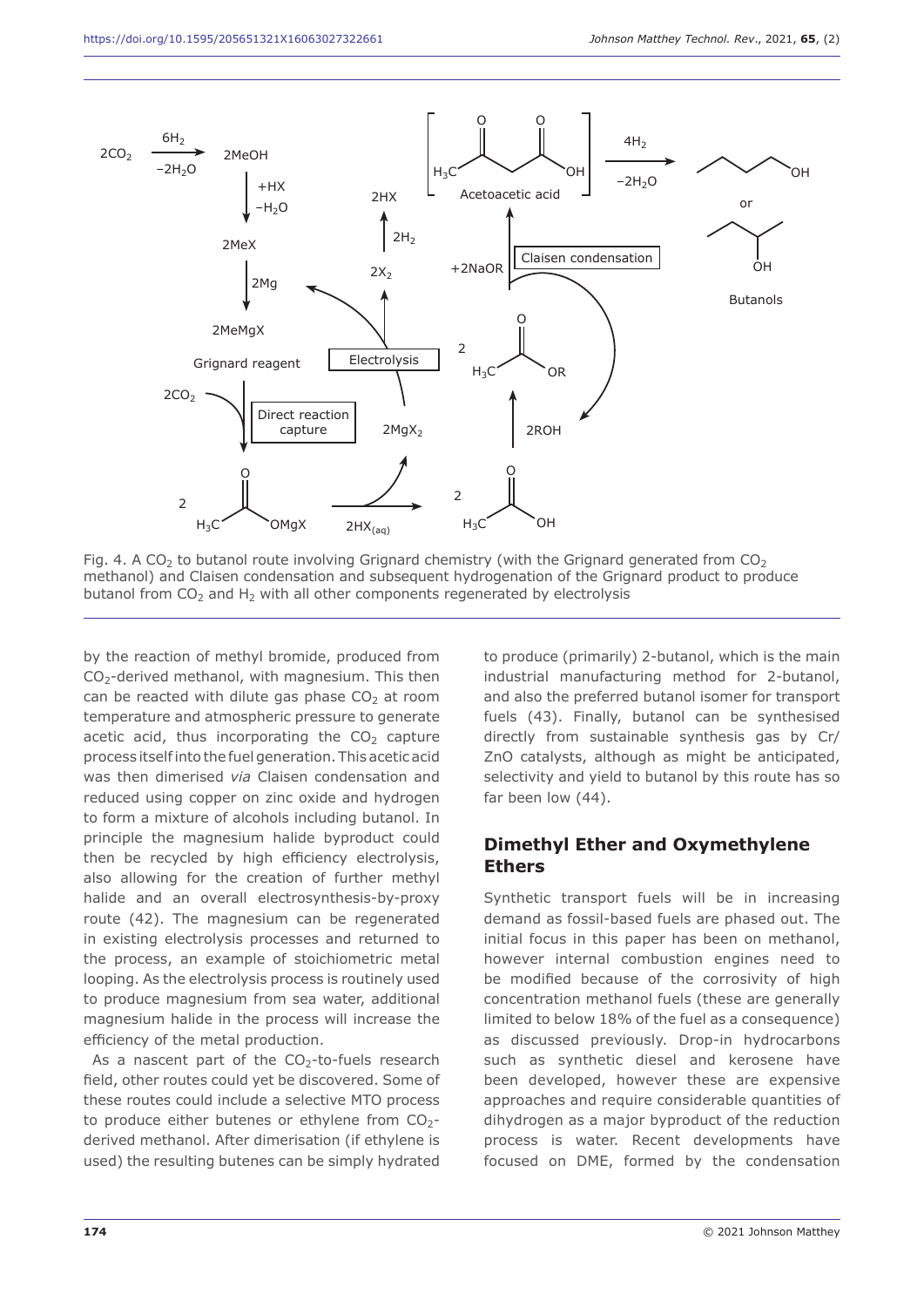of  $CO<sub>2</sub>$ -derived methanol (45). Indeed, Volvo (46) and Ford (47) trucks in North America have developed DME vehicles that have been deployed in commercial environments. DME has a lower energy density than diesel but, unlike lower alcohols, is a direct drop-in fuel at 100% concentration. As it contains no C–C bonds it has much lower (approaching zero) particulate emissions than diesel (5) and as it is not fossil-derived it has no  $SO_x$  emissions. DME (CH<sub>3</sub>OCH<sub>3</sub>) has less hydrogen than diesel ( $C_{18}H_{38}$ ) and so becomes a more economical proposition as less dihydrogen needs to be produced in order to reduce the  $CO<sub>2</sub>$ . One major challenge will be to produce DME in a single-step process from  $CO<sub>2</sub>$  and dihydrogen, or

preferably water. Photocatalysis may offer a viable

route to achieve this sustainably. In many countries, governments are proposing a transition to electric vehicles (EVs) as a means to defossilise road transport. However, while there are advantages such as zero tailpipe greenhouse gas emissions, there are also many problems. For a true picture of environmental impact, comparative 'well to wheel' and 'weather to wheel' technologies should be compared and the latter should be based solely on low carbon energy as a changing grid mix will lead to different carbon intensities (48) with the actual emissions being transferred to point source emitters; power stations. Furthermore, we will need fuels that are compatible with existing internal combustion (IC) engines for the foreseeable future if we wish to avoid the risk of creating a social transport underclass; restricting the use of older spark injection (SI) and compression injection (CI) vehicles.

Ford in Aachen, Germany announced the world's first original equipment manufacturer (OEM)-built DME passenger vehicle, a Ford Mondeo, at the DME Sustainable Mobility Workshop at Landesvertretung NRW in Berlin in 2019 (49). Ford has claimed that the well-to-wheel  $CO<sub>2</sub>$  emissions for a DME powered CI engine could be as low as 5 g  $km^{-1}$ , compared to a conventional diesel fuel value of 116 g  $km^{-1}$  (4). A technoeconomic analysis (TEA) of DME derived from  $CO<sub>2</sub>$  has shown that DME can be produced at a 740 tonnes per day scale with a minimum selling price of €2193 per tonne, which compares well with fossil-derived DME of around US\$3000 per tonne (50).

Conventional DME synthesis relies on the formation of methanol from natural gas or syngas, the latter being an exothermic process as shown in Equation (iii). Direct hydrogenation (Equations (iv) and (v)) can also be achieved catalytically as

discussed previously, with the enthalpy of reaction being less than that of CO.

$$
CO + 2H_2 \rightleftharpoons CH_3OH \Delta H = -90.6 \text{ kJ mol}^{-1}
$$
 (iii)

$$
CO2 + 3H2 \rightleftharpoons CH3OH + H2O\Delta H = -49.4 kJ mol-1
$$
 (iv)

$$
CO_2 + H_2 \rightleftharpoons CO + H_2O \triangle H = +41.2 \text{ kJ mol}^{-1}
$$
 (v)

Acid catalysed dehydration in the condensation of two molecules of methanol gives DME in an exothermic reaction (Equation (vi)). In order for this be considered a sustainable process, the methanol should be produced from captured  $CO<sub>2</sub>$  or from biogenic methanol. Both of these approaches have been applied to the commercial synthesis of DME by Oberon Fuels (51). The provenance of the supply has led to the DME gaining Renewable Fuel Standard approval from the US Environmental Protection Agency.

$$
2CH3OH \rightleftharpoons CH3OCH3 + H2O
$$
  
\n
$$
\Delta H = -23.4 \text{ kJ mol}^{-1}
$$
 (vi)

Recently, considerable effort has been directed to the direct synthesis of DME from captured  $CO<sub>2</sub>$  and hydrogen (Equation (vii)). The advantages include a single process operation and a highly exothermic reaction. However, there is still an issue that of the six equivalents of hydrogen consumed, half end up in the water byproduct.

$$
2CO2 + 6H2 \rightleftharpoons CH3OCH3 + 3H2O
$$
  
\n
$$
\Delta H = -122.2 \text{ kJ mol}^{-1}
$$
 (vii)

It has been shown that DME can be produced by the direct reduction of  $CO<sub>2</sub>$ , however a more exothermic process is the direct hydrogenation of CO in the form of syngas in a 1:1 stoichiometry (Equation (viii)) (52, 53).

$$
3CO + 3H2 \rightleftharpoons CH3OCH3 + CO2
$$
  
\n
$$
\Delta H = -244.9 \text{ kJ mol}^{-1}
$$
 (viii)

A benefit of this process is that all the hydrogen is retained in the DME product, however the byproduct is one equivalent of  $CO<sub>2</sub>$ . There is of course the opportunity to separate the  $CO<sub>2</sub>$  and feed it into a second reactor to produce more DME using the processes described in the following discussions. This offers an opportunity to utilise waste gases from iron and steel industries which contain high concentrations of CO and  $CO<sub>2</sub>$  as well as hydrogen in the furnace off-gas (54).

Bifunctional catalysts, such as Cu-In-Zr-O with SAPO-34 zeolite (CIZO-SAPO) have been reported (55) for the direct conversion of  $CO<sub>2</sub>$  to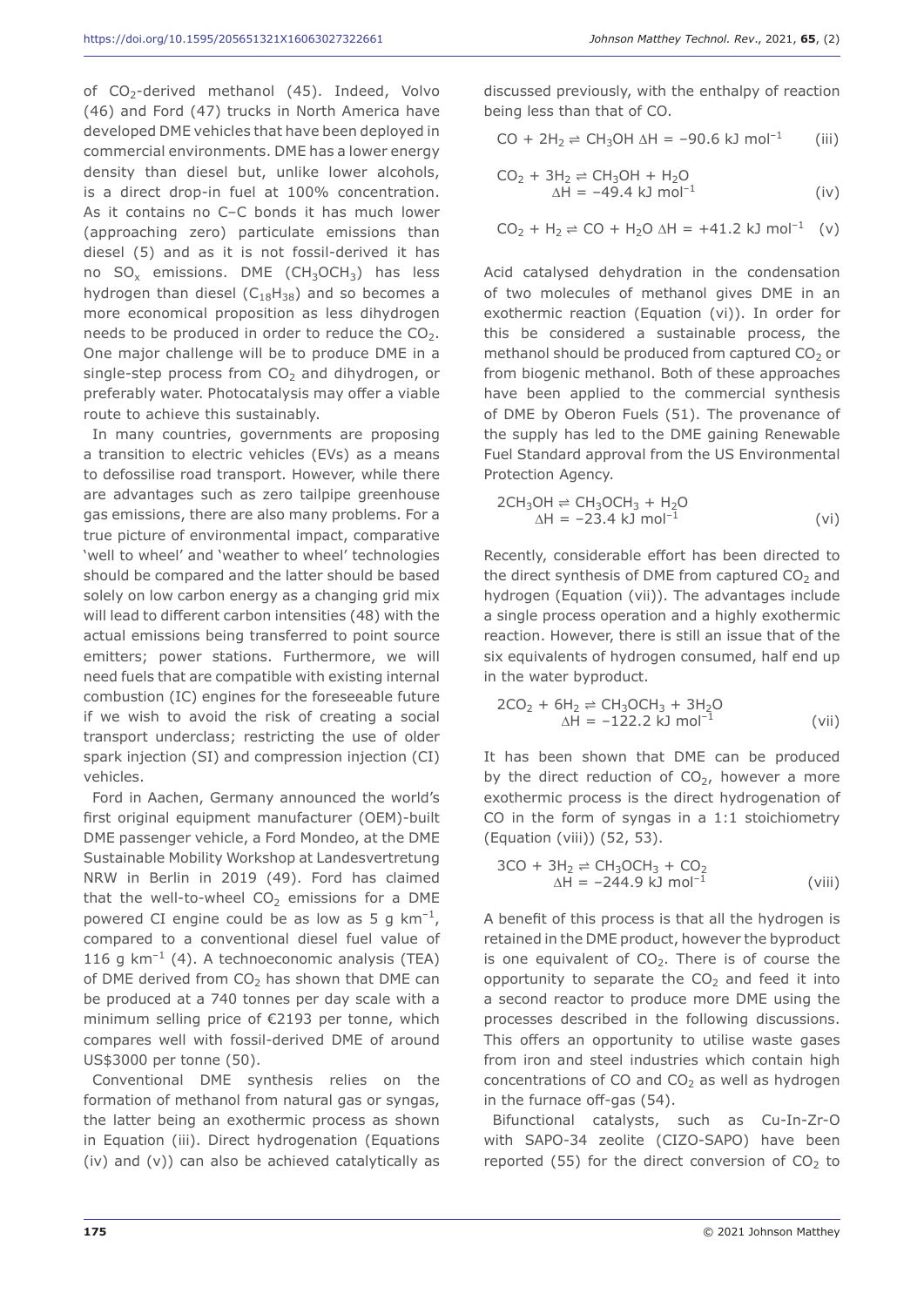DME at 250°C and 30 bar. While the selectivity to DME is good (64%) the conversion of  $CO<sub>2</sub>$  is disappointing at 4.2%.

Polierer *et al.* (56) have reported a direct synthesis of DME from  $CO<sub>2</sub>$  using a mixed catalyst system based on  $Cu/ZnO/ZrO<sub>2</sub>$  produced by continuous precipitation. The catalyst combines methanol synthesis with subsequent dehydration using CO/  $CO<sub>2</sub>$  mixtures at 230 $^{\circ}$ C and 50 bar. DME synthesis was enhanced when  $CO<sub>2</sub>$ -rich gas feeds were used.

The use of a hybrid Cu/ZnO/ZrO<sub>2</sub>-ferrite (CZZ(C)-FER) catalyst to produce DME directly from  $CO<sub>2</sub>$  has been reported (57). A mechanism was proposed in which hydrogen is adsorbed onto the copper atom and  $CO<sub>2</sub>$  onto the Zn-Zr-FER surface. Formation of formate on the surface is achieved by hydrogen transfer which then undergoes dehydration through further hydrogen transfer to give the surface bound methoxide. Two methoxides then combine to give DME, completing the dehydration step.

Modak *et al.* (58) have recently reviewed the catalytic reduction of  $CO<sub>2</sub>$  to give amongst other things methanol and DME and have included the use of hydrides and carbon instead of hydrogen as the reducing agent. An optimised reactor has been used for the direct synthesis of DME from  $CO<sub>2</sub>$  (59) using CuO/ZnO/Al<sub>2</sub>O<sub>3</sub> and γ-Al<sub>2</sub>O<sub>3</sub> as the catalyst system.

In common with many reports, Kornas *et al.* (60) have reported the Cu-ZrO<sub>2</sub> system as an active catalyst for DME direct synthesis from  $CO<sub>2</sub>$ , modified using a heteropolyacid, montmorillonite K10 as the acidic motif.

The energy density (MJ  $|^{-1}$ ) of DME is only 54% that of diesel, and 60% of its specific energy (MJ  $kg^{-1}$ ). However, it also contains significantly less carbon and so when it burns in air or oxygen it follows the following stoichiometric reaction, Equation (ix):

$$
C_2H_6O + 3O_2 \to 2CO_2 + 3H_2O
$$
 (ix)

By contrast, the combustion of diesel can be generalised as follows, Equation (x):

$$
C_{18}H_{38} + 27\frac{1}{2}O_2 \rightarrow 18CO_2 + 19H_2O \qquad (x)
$$

It has been shown that despite the lower energy density and specific energy, in a conventional compression engine, DME demonstrates lower well-to-wheel emissions when compared to fossiloil derived diesel (61).

DME is a gas under ambient conditions so needs to be stored under slightly pressurised conditions (5.1 bar at 20°C), but considerably lower than the pressures required for hydrogen. In the vehicle,

the DME must be pressurised to 12–30 bar to ensure the material is in the liquid phase (62). Oxymethylene ethers (OME*x*) may ultimately be a better option as those with more than three carbons (OME<sub>1</sub> and higher) are liquids that can be stored in conventional tanks. However, the emissions reductions decrease as the value of *x* increases as while the density becomes similar to diesel the energy density does not increase proportionately. Furthermore, as *x* increases so do the production costs.

A one-pot synthesis of  $OME<sub>1</sub>$  by hydrogenation of  $CO<sub>2</sub>$  in methanol using a 3% ruthenium catalyst over the high silica zeolite BEA has been reported (63) to give good selectivity at 150°C (Equation (xi)). A mechanistic study also suggests that the reaction proceeds *via* a bound formate species.

$$
CO_{2(MeOH)} + 2H_{2(MeOH)} + 2CH_3OH_{(1)}
$$
  

$$
\Rightarrow CH_3OCH_2OCH_{3(1)} + 2H_2O_{(1)}
$$
 (xi)

#### **Conclusions**

While there is a drive towards electrification of the road transport system, there will still be a need for fuels to power internal combustion engines for the foreseeable future. This is because there will still be legacy vehicles in use if a social underclass is to be avoided and also where high energy density is required, for example in long-distance road haulage. While there has been considerable acceleration in synthetic hydrocarbon production, there is also an emerging market for oxygenated fuels with lower emissions. These include methanol, butanol and methylene ethers such as DME and OME*x*. Of these, perhaps the greatest promise is shown for DME due to soot emissions approaching zero and reduced well-to-wheel  $CO<sub>2</sub>$  emissions even when compared to EVs depending on the source of the electricity. The challenge lies in the synthesis of methylene ethers through selective oligomerisation (64) and directly for  $CO<sub>2</sub>$  using mild reaction conditions and catalysts based on sustainable elements, such as iron, nickel and copper. There also needs to be policy interventions to aid the transition from fossil-based fuels to synthetic carbon-based fuels while servicing existing engine architectures until a new vehicle norm is established.

The challenge is truly interdisciplinary taking expertise from chemistry, engineering and the social sciences. The transition will also need sustainable finance in order to accelerate deployment. However, perhaps the greatest need is for a high level of creative thinking to allow paradigm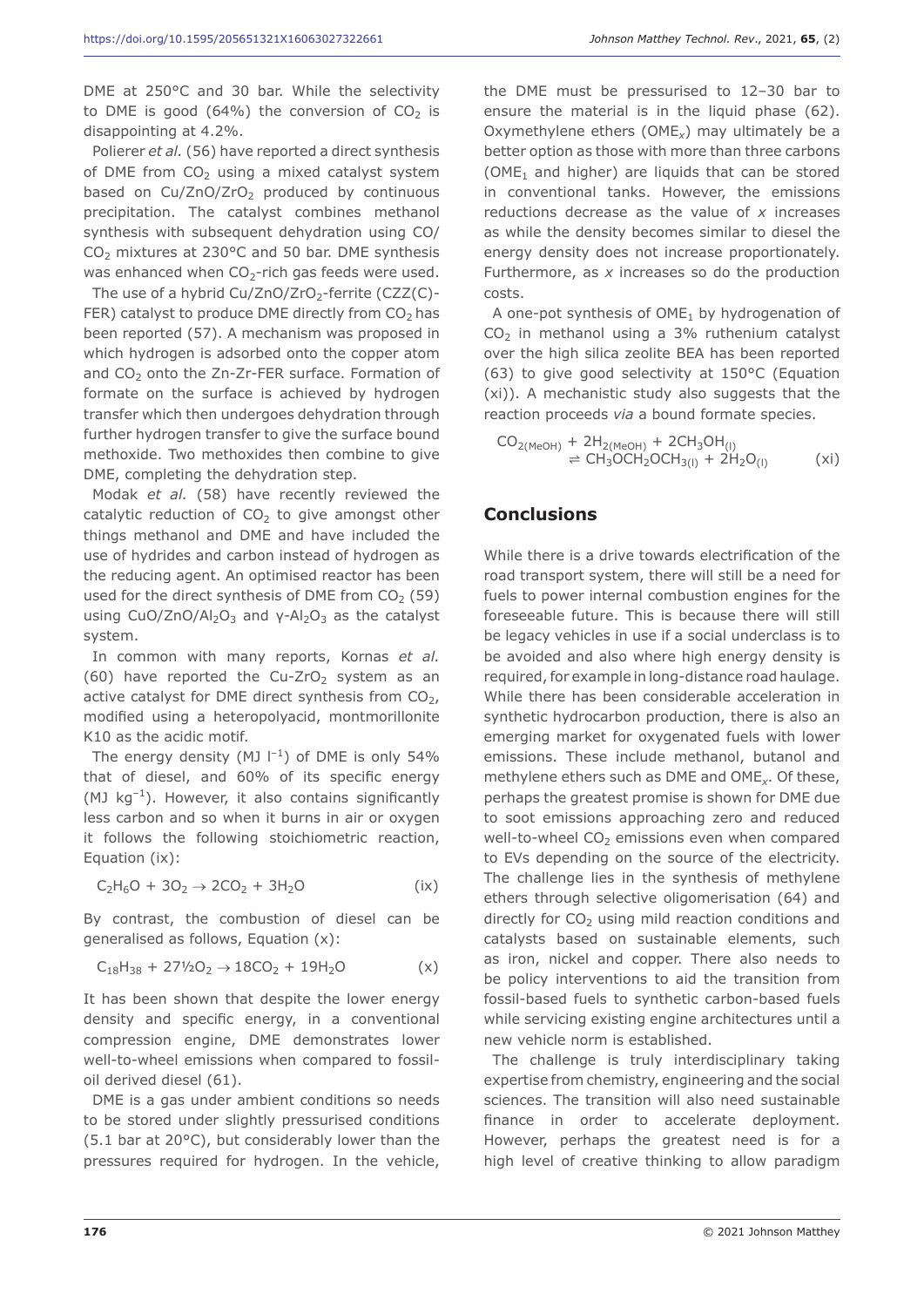shifts in technology rather than slow incremental development. Whatever happens, catalysis will be at the centre of these activities.

A range of methodologies have been discussed for the production of oxygenated synthetic transport fuels. Each is at a different level of maturity or technology readiness level (TRL). These range from the synthesis of butanol from Grignard agents (TRL3) to the commercial production of DME (TRL9) which is being deployed at scale through a recent marketing opportunity between Oberon Fuels and Suburban Propane in the USA. It is important that the environmental sustainability of the new materials is fully evaluated using robust and open life cycle assessment (LCA), however this should be carried out in the context of TEA so that the commercial viability of the process is also considered. Readers are therefore recommended to consider recent publications that highlight the need for harmonisation of such approaches with respect to carbon dioxide utilisation technologies (50, 56, 65, 66).

# **Acknowledgements**

We thank the UKRI Engineering and Physical Sciences Research Council (EPSRC) for funding under the SUSTAIN Manufacturing Hub (EP/S018107/1) for funding to George Dowson.

# **References**

- 1. P. Styring, E. A. Quadrelli and K. Armstrong, "Carbon Dioxide Utilisation: Closing the Carbon Cycle", Elsevier, Amsterdam, The Netherlands, 2015
- 2. J. Priestley, "Directions for Impregnating Water with Fixed Air: In Order to Communicate to it the Peculiar Spirit and Virtues of Pyrmont Water, and Other Mineral Waters of a Similar Nature", J. Johnson, London, UK, 1772
- 3. P. M. Maitlis and A. de Klerk, "Greener Fischer-Tropsch Processes: For Fuels and Feedstocks", Wiley, Weinheim, Germany, 2013
- 4. "Sustainable Synthetic Carbon Based Fuels for Transport: Policy Briefing", The Royal Society, London, UK, September, 2019
- 5. W. Willems, 'Sustainable Fuels for Future Mobility: The DME Opportunity for CI-Engines', 8th International DME Conference, Sacramento, CA, USA, 10th–12th September, 2018
- 6. 'Fossil and Alternative Fuels Energy Content', The Engineering Toolbox, 2008
- 7. 'Fuels Higher and Lower Calorific Values', The Engineering Toolbox, 2003
- 8. M. C. Molstad and B. F. Dodge, *Ind. Eng. Chem.*, 1935, **27**, (2), 134
- 9. G. A. Olah, *Angew. Chem. Int. Ed.*, 2013, **52**, 1, 104
- 10. C. Hobson and C. Márquez, "Renewable Methanol Report", Methanol Institute, Singapore, December, 2018
- 11. K. Larmier, W.-C. Liao, S. Tada, E. Lam, R. Verel, A. Bansode, A. Urakawa, A. Comas-Vives and C. Copéret, *Angew. Chem. Int. Ed*., 2017, **56**, (9), 2318
- 12. V. D. B. C. Dasireddy and B. Likozar, *Renew. Energy*, 2019, **140**, 452
- 13. M. Behrens, F. Studt, I. Kasatkin, S. Kühl, M. Hävecker, F. Abild-Pedersen, S. Zander, F. Girgsdies, P. Kurr, B.-L. Kniep, M. Tovar, R. W. Fischer, J. K. Nørskov and R. Schlögl, *Science*, 2012, **336**, (6083), 893
- 14. M. Huš, V. D. B. C. Dasireddy, N. S. Štefaničič and B. Likozar, *Appl. Catal. B: Environ*., 2017, **207**, 267
- 15. J. T. Sun, I. S. Metcalfe and M. Sahibzada, *Ind. Eng. Chem. Res*., 1999, **38**, (10), 3868
- 16. A. Prašnikar, A. Pavlišič, F. Ruiz-Zepeda, J. Kovač and B. Likozar, *Ind. Eng. Chem. Res*., 2019, **58**, (29), 13021
- 17. X. Wei, Z. Yin, K. Lyu, Z. Li, J. Gong, G. Wang, L. Xiao, J. Lu and L. Zhuang, *ACS Catal*., 2020, **10**, (7), 4103
- 18. W. Zhou, K. Cheng, J. Kang, C. Zhou, V. Subramanian, Q. Zhang and Y. Wang, *Chem. Soc. Rev.,* 2019, **48**, (12), 3193
- 19. W. Wang, S. Wang, X. Ma and J. Gong, *Chem. Soc. Rev*., 2011, **40**, (7), 3703
- 20. J. Díez-Ramírez, P. Sánchez, A. Rodríguez-Gómez, J. L. Valverde and F. Dorado, *Ind. Eng. Chem. Res*., 2016, **55**, (12), 3556
- 21. T. Toyao, S. Kayamori, Z. Maeno, S. M. A. H. Siddiki and K.-i. Shimizu, *ACS. Catal*., 2019, **9**, (9), 8187
- 22. X. Jiang, N. Koizumi, X. Guo and C. Song, *Appl. Catal. B: Environ*., 2015, **170-171**, 173
- 23. S. Dang, H. Yang, P. Gao, H. Wang, X. Li, W. Wei and Y. Sun, *Catal. Today*, 2019, **330**, 61
- 24. S. Xiao, Y. Zhang, P. Gao, L. Zhong, X. Li, Z. Zhang, H. Wang, W. Wei and Y. Sun, *Catal. Today*, 2017, **281**, (2), 327
- 25. O.-S. Joo, K.-D. Jung, I. Moon, A. Ya. Rozovskii, G. I. Lin, S.-H. Han and S.-J. Uhm, *Ind. Eng. Chem. Res*. 1999, **38**, (5), 1808
- 26. J. Toyir, R. Miloua, N. E. Elkandri, M. Nawdali, H. Toufik, F. Miloua and M. Saito, *Phys. Proc*., 2009, **2**, (3), 1075
- 27. G. Dolan, 'Methanol: Emerging Global Energy Markets', 16th Annual State of the Energy Industry Forum, Washington, DC, USA, 23rd January, 2020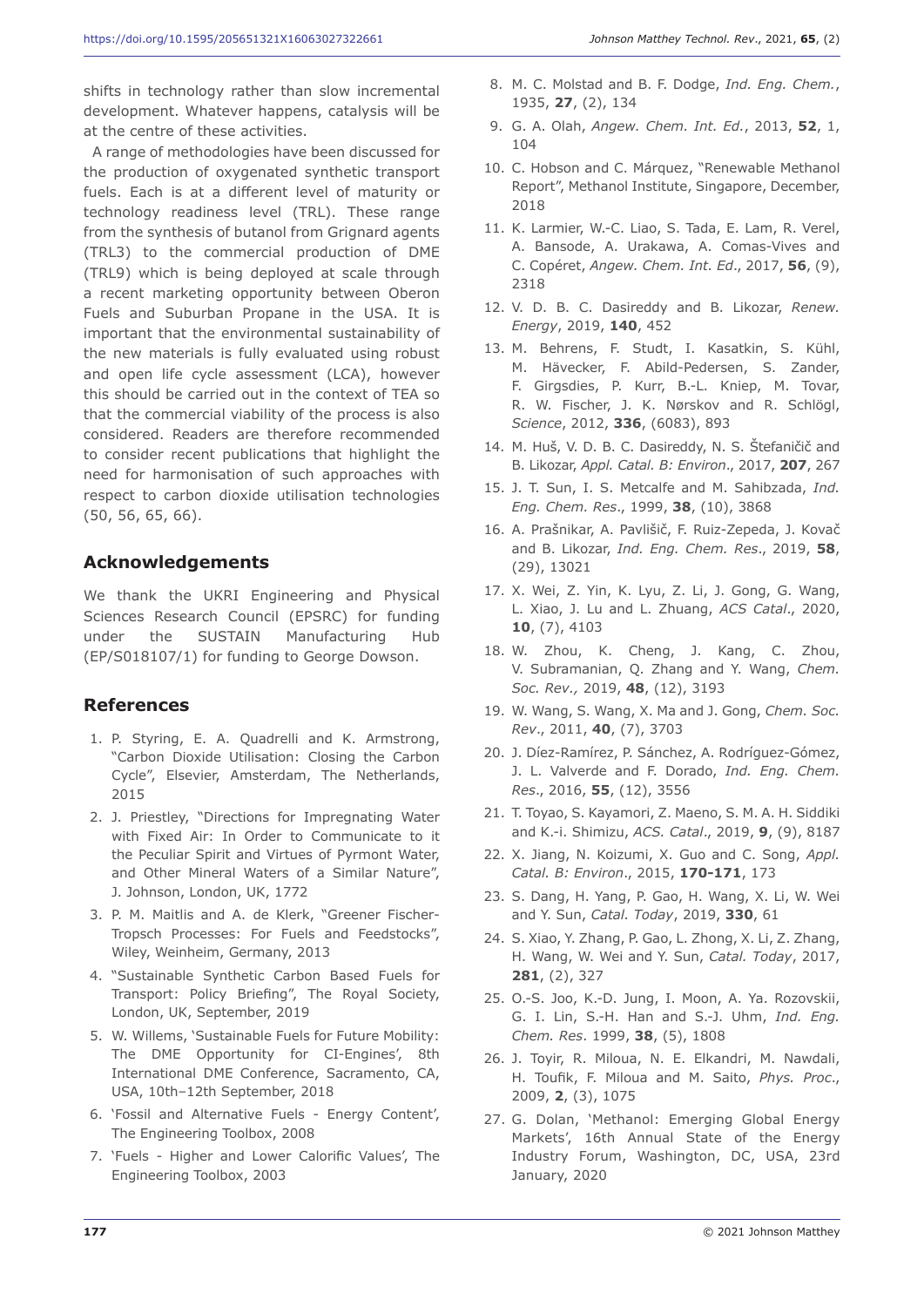- 28. X. Su, X. Yang, B. Zhao and Y. Huang, *J. Energy Chem*., 2017, **26**, (5), 854
- 29. P. Lahijani, Z. A. Zainal, M. Mohammadi and A. R. Mohamed, *Renew. Sust. Energy Rev*., 2015, **41**, 615
- 30. F.-Y. Gao, R.-C. Bao, M.-R. Gao and S.-H. Yu, *J. Mater. Chem. A*, 2020, **8**, (31), 15458
- 31. G. Chen, L. Wang, T. Godfroid and R. Snyders, 'Progress in Plasma-Assisted Catalysis for Carbon Dioxide Reduction', in "Plasma Chemistry and Gas Conversion", eds. N. Britun and T. Silva, IntechOpen, London, UK, 2018, pp. 59–69
- 32. D. Ramey and S.-T. Yang, 'Production of Butyric acid and Butanol from Biomass', US Department of Energy, Oak Ridge, TN, USA, 2005
- 33. S. Szwaja and J. D. Naber, *Fuel*, 2010, **89**, (7), 1573
- 34. R. W. Jenkins, M. Munro, S. Nash and C. J. Chuck, *Fuel*, 2013, **103**, 593
- 35. B. O. Abo, M. Gao, Y. Wang, C. Wu, Q. Wang and H. Ma, *Environ. Sci. Poll. Res*., 2019, **26**, 20164
- 36. H. Aitchison, R. L. Wingad and D. F. Wass, *ACS Catal*., 2016, **6**, (10), 7125
- 37. S. Bai, Q. Shao, P. Wang, Q. Dai, X. Wang and X. Huang, *J. Am. Chem. Soc*., 2017, **139**, (20), 6827
- 38. L. Wang, L. Wang, J. Zhang, X. Liu, H. Wang, W. Zhang, Q. Yang, J. Ma, X. Dong, S. J. Yoo, J.- G. Kim, X. Meng and F.-S. Xiao, *Angew. Chem. Int. Ed*., 2018, **57**, (21), 6104
- 39. H. Xu, D. Rebollar, H. He, L. Chong, Y. Liu, C. Liu, C.-J. Sun, T. Li, J. V. Muntean, R. E. Winans, D.- J. Liu and T. Xu, *Nat. Energy*, 2020, **5**, 623
- 40. B. Zhao, Y. Liu, Z. Zhu, H. Guo and X. Ma, *J. CO2 Util*., 2018, **24**, 34
- 41. L. R. L. Ting, R. García-Muelas, A. J. Martín, F. L. P. Veenstra, S. T.-J. Chen, Y. Peng, E. Y. X. Per, S. Pablo-García, N. López, J. Pérez-Ramírez and B. S. Yeo, *Angew. Chem. Int. Ed*., 2020, **59**, (47), 21072
- 42. G. R. M. Dowson and P. Styring, *Front. Energy Res*., 2017, **5**, 26
- 43. F. Speiser, P. Braunstein and L. Saussine, *Acc. Chem. Res*., 2005, **38**, (10), 784
- 44. L. Tan, G. Yang, Y. Yoneyama, Y. Kou, Y. Tan, T. Vitidsant and N. Tsubaki, *Appl. Catal. A: Gen*., 2015, **505**, 141
- 45. M. Y. Kim, S. H. Yoon, B. W. Ryu and C. S. Lee, *Fuel*, 2008, **87**, (12), 2779
- 46. 'Mack Trucks Tests Alternative Fuel DME', Volvo Group, Gothenburg, Sweden, 24th January, 2017
- 47. 'Ford Leads Project to Develop Near Zero Particulate Emission Diesel Cars that Could Run

On Converted  $CO<sub>2</sub>'$ , Ford of Europe, Aachen, Germany, 11th September, 2015

- 48. J. McLaren, J. Miller, E. O'Shaughnessy, E. Wood and E. Shapiro, 'Emissions Associated with Electric Vehicle Charging: Impact of Electricity Generation Mix, Charging Infrastructure Availability, and Vehicle Type', NREL/TP-6A20-64852, National Renewable Energy Laboratory, Golden, CO, USA, April, 2016
- 49. Thangavelu Jayabalan, 'Flexible DME Production From Biomass: Fledged Project Update', DME Sustainable Mobility Workshop, Berlin, Germany, 24th May 2019
- 50. S. Michailos, S. McCord, V. Sick, G. Stokes and P. Styring, *Energy Conv. Manage.*, 2019, **184**, 262
- 51. A. Corradini and J. McCormick, Oberon Fuels Inc, 'Process and System for Converting Biogas to Liquid Fuels', *US Patent* 8809603; 2014
- 52. M. Aresta and A. Dibenedetto, *Dalton Trans*., 2007, (28), 2975
- 53. C.-H. Huang and C.-S. Tan, *Aerosol Air Qual. Res*., 2014, **14**, (2), 480
- 54. J. Schittkowski, H. Ruland, D. Laudenschleger, K. Girod, K. Kähler, S. Kaluza, M. Muhler and R. Schlögl, *Chem. Ing. Techn.*, 2018, **90**, (10), 1419
- 55. L. Yao, X. Shen, Y. Pan and Z. Peng, *Energy Fuels*, 2020, **34**, (7), 8635
- 56. S. Polierer, D. Guse, S. Wild, K. H. Delgado, T. N. Otto, T. A. Zevaco, M. Kind, J. Sauer, F. Studt and S. Pitter, *Catalysts*, 2020, **10**, (8), 816
- 57. Q. Sheng, R.-P. Ye, W. Gong, X. Shi, B. Xu, M. Argyle, H. Adidharma and M. Fan, *J. Environ. Sci*., 2020, **92**, 106
- 58. A. Modak, P. Bhanja, S. Dutta, B. Chowdhury and A. Bhaumik, *Green Chem*., 2020, **22**, (13), 4002
- 59. N. D. Otalvaro, M. Kaiser, K. H. Delgado, S. Wild, J. Sauer and H. Freund, *React. Chem. Eng.*, 2020, **5**, (5), 949
- 60. A. Kornas, M. Śliwa, M. Ruggiero-Mikołajczyk, K.Samson, J. Podobiński, R.Karcz, D. Duraczyńska, D. Rutkowska-Zbik and R. Grabowski, *React. Kinet. Mech. Catal.*, 2020, **130**, 179
- 61. U. Lee, J. Han, M. Wang, J. Ward, E. Hicks, D. Goodwin, R. Boudreaux, P. Hanarp, H. Salsing, P. Desai, E. Varenne, P. Klintbom, W. Willems, S. L. Winkler, H. Maas, R. De Kleine, J. Hansen, T. Shim and E. Furusjö, *SAE Int. J. Fuels Lubr.*, 2016, **9**, (3), 546
- 62. S. Hänggi, P. Elbert, T. Bütler, U. Cabalzar, S. Teske, C. Bach and C. Onder, *Energy Rep.*, 2019, **5**, 555
- 63. W. Ahmad, F. L. Chan, A. Hoadley, H. Wang and A. Tanksale, *Appl. Catal. B: Environ.*, 2020, **269**, 118765